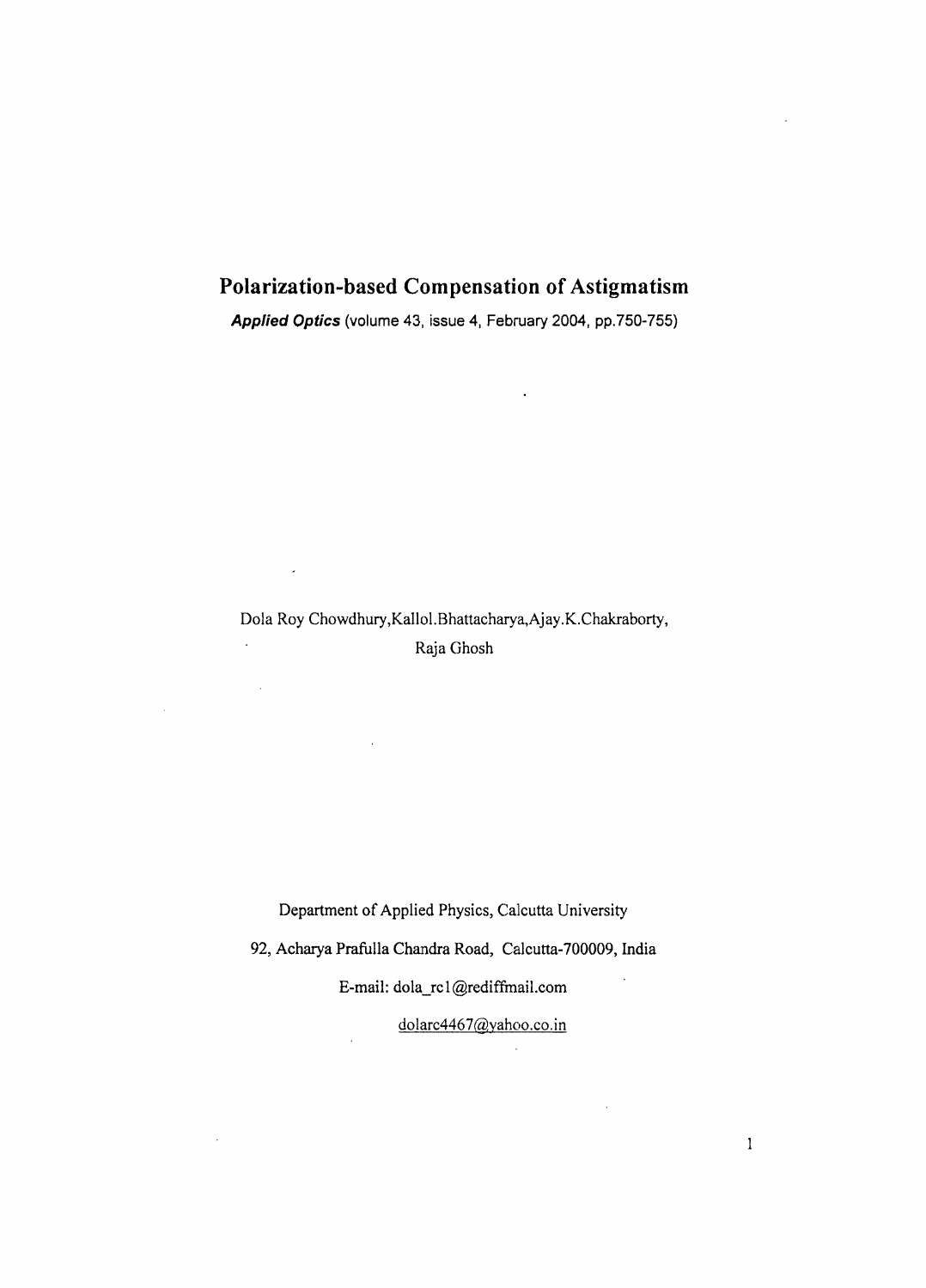# **Abstract:**

One of the approaches for aberration compensation of an imaging system is to introduce a suitable phase mask at the aperture plane of an imaging system. The present study utilizes this principle for compensation of astigmatism. A suitable polarization mask used on the aperture plane together with a polarizer-retarder combination at the input of the imaging system provides the compensating polarization induced phase steps at different quadrants of the apertures masked by different polarizers. The aberrant phase can be considerably compensated by proper choice of the polarization mask and suitable selection of the polarization parameters involved. The results presented here bear out our theoretical expectation.

# **Introduction:**

For a specific point object, wave aberration for a given imaging system is a measure of the asphericity of the imaging wavefront with respect to a reference spherical wavefront centred on the principal ray at the exit pupil and converging to the Gaussian image point. As a logical consequence, one of the approaches to aberration compensation is the introduction of an appropriately designed phase mask on the exit pupil of the imaging system so that the phase distribution near the mask just about compensates for the aberrant phase distribution. The nature of the aberration to be compensated for, decides the nature of the phase distribution over the phase mask. Off-axial aberration like astigmatism would therefore require a circularly asymmetric phase mask for proper compensation. Different technologies have been proposed and implemented to introduce a phase profile which for complete compensation should be a complex conjugate of that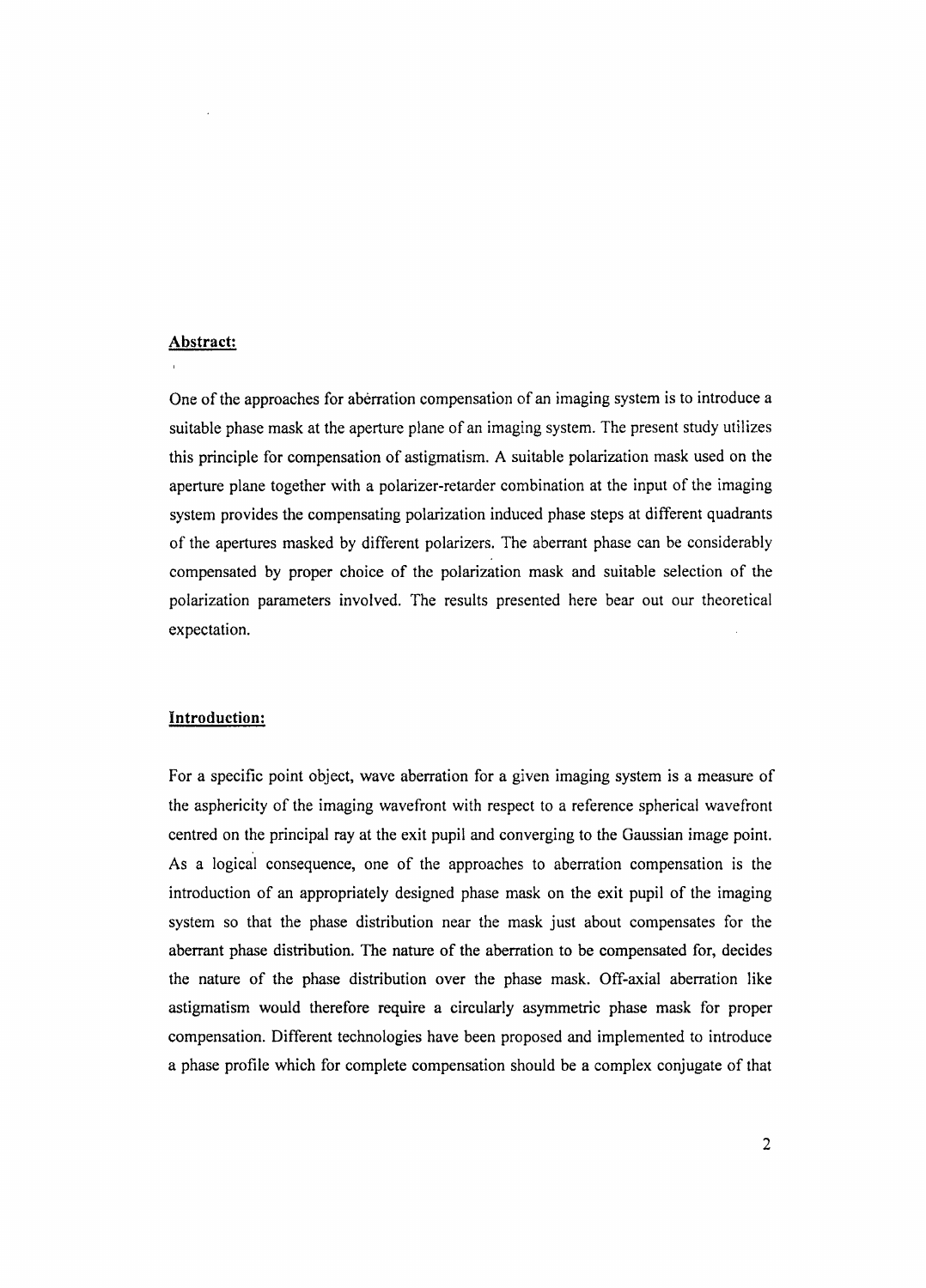introduced by the aberrated system. For example, a partial compensation of specific eye aberrations, third order spherical and coma, has been performed with radially symmetric lenses  $1-2$ . Compensation of the wave aberration, not restricted to specific Seidel terms, has been reported with the use of deformable mirrors<sup>3-5</sup> and also liquid-crystal spatial light modulators<sup>6</sup>

However, it is not always essential that the compensating phase is introduced in terms of a varying optical path difference over the compensating phase plate, as seen in the 'figured' correcting plate of Schmidt camera devices<sup>7</sup>. By using suitably designed polarization masks at the aperture plane, and by the use of a polarizer-retarder combination at the input of the imaging system, it is possible to introduce a space varying polarization phase over the aperture plane. The present study utilizes polarization phase for compensation of astigmatism.

If an elliptically polarized beam passes through a linear polarizer, the transmitted beam will have an associated phase that depends on the state of polarization of the original beam and also on the orientation of the linear polarizer. This provides a simple but useful technique for introducing a phase in a beam of light or a phase difference between two beams derived from an original beam. The phase introduced by utilizing this method is termed as polarization phase  $8-16$ . The input beam, elliptically polarized in general, is passed through a lens masked by linear polarizers placed in different zones of its aperture. The polarizers at the different masked zones select the components of the elliptically polarized input beam along their respective transmission axes. These components in general differ in phase and amplitude. This effectively implies that the polarization mask introduces a different phase steps and attenuation factors in different zones of the aperture. If the mask is circularly symmetric the phase introduced is also circularly symmetric. The concept of this polarization induced phase using circularly symmetric polarization mask is utilized in focal shift application  $17$  and for the partial compensation of a spherically aberrated imaging system $18$ . Moreover, the versatility of this technique lies in the fact that the polarization phase introduced can be controlled by variation of the polarization parameters involved.

In the presence of off-axial aberrations<sup>19-20</sup> like astigmatism, the imaging wavefront exhibit circular asymmetry with respect to the optical axis of the imaging system. This

 $\overline{1}$  .

**3**

 $\mathbf{1}_{1}$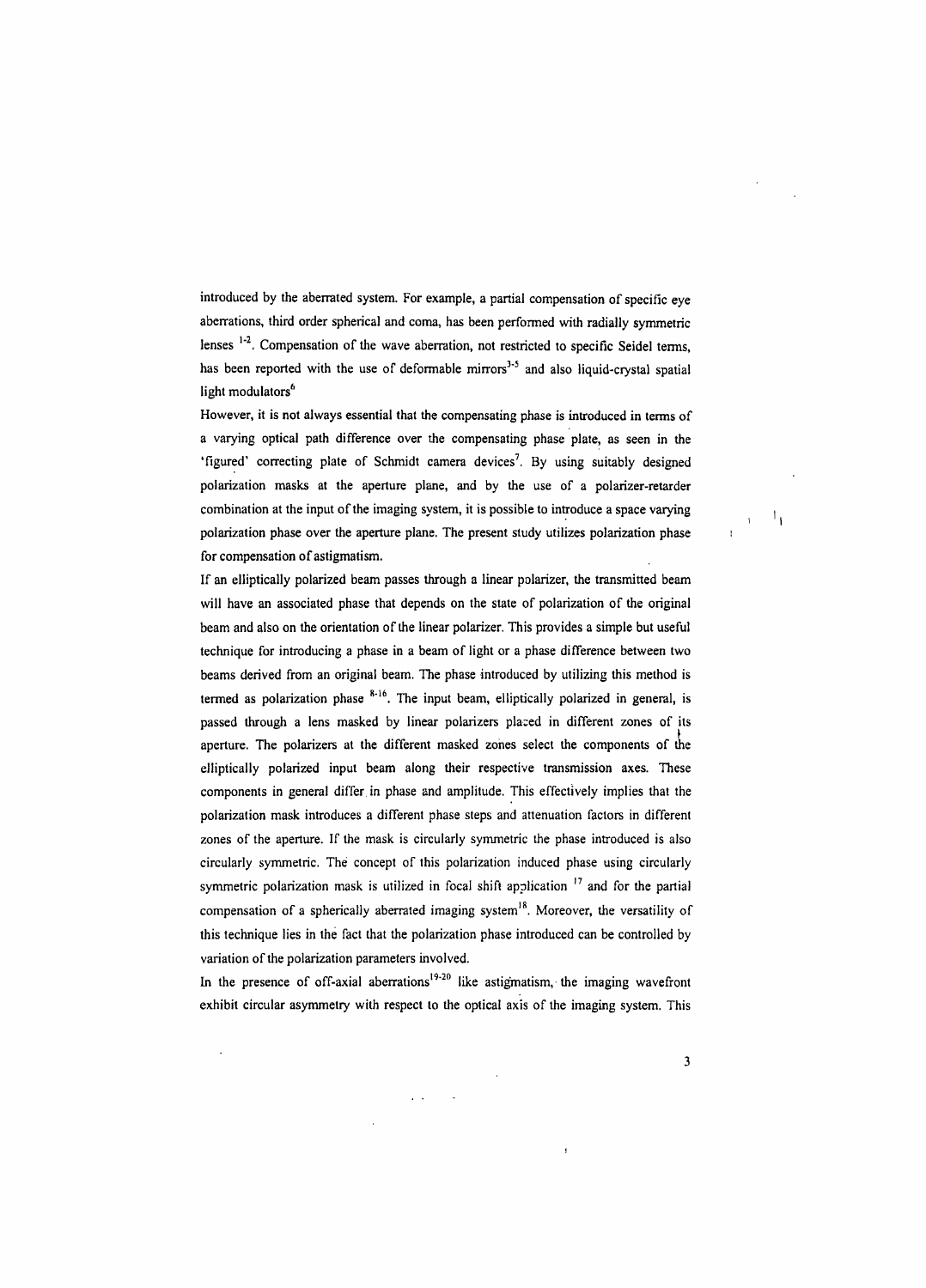necessiates the introduction of a compensating polarization phase distribution which is also circularly asymmetric. For compensation of astigmatism, each quadrant of the aperture is masked by suitably oriented linear polarizers. The quadrant masked aperture can be rotated as a whole for.best compensation.

With increasing astigmatic behaviour of the imaging system the sagittal and tangential focii will be further removed from each other. The separation between these two planes serves as the measure of astigmatism. Midway between these planes, i.e, corresponding to the defocus term,  $w_{20} = -w_{22}/2$ , the intensity spread is found to be minimum and has four fold symmetry. The transverse plane passing through  $w_{20}$ =- $w_{22}/2$  is referred to as the plane of minimum aberration variance for astigmatism<sup>21</sup>.

For simplification of the analysis, effects due to non-normal incidence of polarized light waves on polarization devices and optical components **22'26** have been neglected and as such no effort has been made towards evaluation of the polarization aberration involved. Although this approximation will not radically influence the final ob'servstions, methods for incorporating these effects in the analysis, using specific system operators, may be utilized, if and when required<sup>27,28</sup>.

In what follows, the PSF of a quadrant masked aperture in presence of pre-specified astigmatism is plotted at the plane corresponding to the minimum-aberration-variance (circle of least confusion) for astigmatism.. The PSF of a clear aperture lens in presence of the same amount of astigmatism is also plotted for comparison and indicates an obvious improvement of image quality due to polarization masking.

#### **Proposed system:**

As shown in Fig.l, the input to the imaging system under consideration is a polarizerquarter waveplate combination (PC), which renders the imaging beam ellipticaliy polarized in general. F and S represent the fast and the slow axes of the compensator. The

**4**

. ' <sup>i</sup>

 $\overline{1}$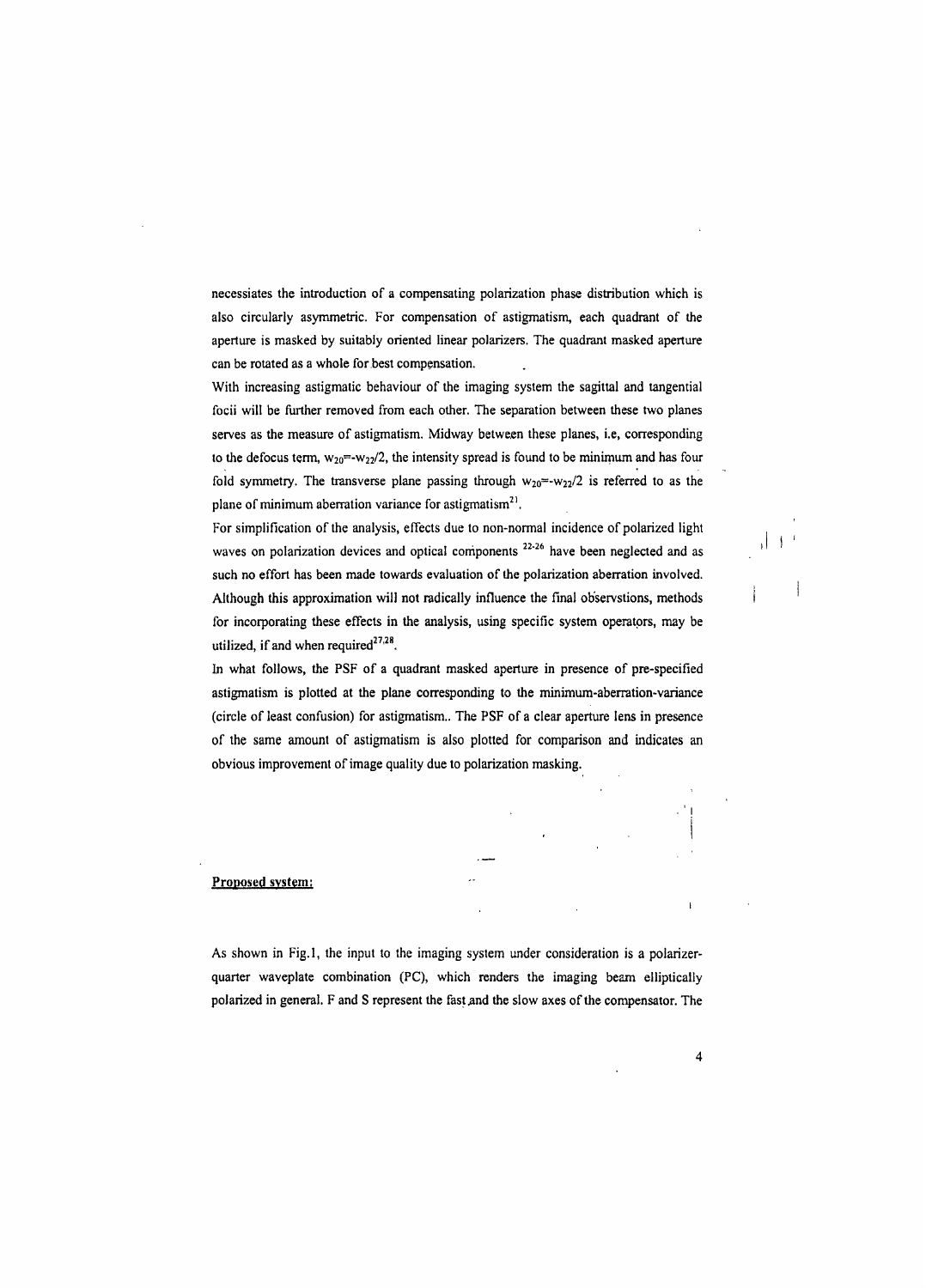**orientation of the transmission axis of the polarizer P and that of the fast axis of the compensator C with the reference abscissa are 0 and <j) respectively. These parameters determine the nature of the vibrational ellipse of the polarized light incident on the mask M. The circular aperture consists of polarization-masked quadrants, with diametrically opposite quadrants masked by identically oriented polarizers. This is followed by an analyzer P(y) before the image plane S. The polarization masked aperture is shown in Fig. 2**

### **Mathematical Formulation:** <sup>i</sup>

 $\overline{1}$ 

**With reference to Fig.3a , the general expression for intensity point spread function for an** aperture bounded by radii  $R_1$  and  $R_2$  and azimuths  $\phi_1$  and  $\phi_2$  is given by <sup>29</sup>

$$
I(v, \theta') = \int_{R_1}^{R_2 \phi_2} \int_{\phi_1}^{R_2 \phi_2} T(\rho, \theta) \exp[ikW(\rho, \theta)] \exp[-iv\rho \cos(\theta - \theta')] \rho d\rho d\theta]^2
$$
 [1]

**where**  $w(\rho, \theta)$  is the aberration function,  $(\rho, \theta)$  is the exit pupil plane coordinates in polar **form,**  $(v, \theta')$  the polar coordinates of the image plane and k is the propagation constant. In the present analysis, however, we shall consider apertures for which  $R_1=0$  and  $R_2$ **normalized to unity as shown in Fig.3b.**

**The imaging beam is elliptically polarized and is represented by the Jones vector**

$$
\varepsilon_{i} = \begin{vmatrix} a \\ be^{i\delta} \end{vmatrix}
$$
 [2]

where a and b are the amplitudes of the x and y components of the beam respectively and **8 is the phase difference between these two components. The input beam is passed**

**5**

 $\hat{\mathcal{L}}_{\text{eff}}$ 

 $\mathbf{I}$ 

 $\ddot{\phantom{a}}$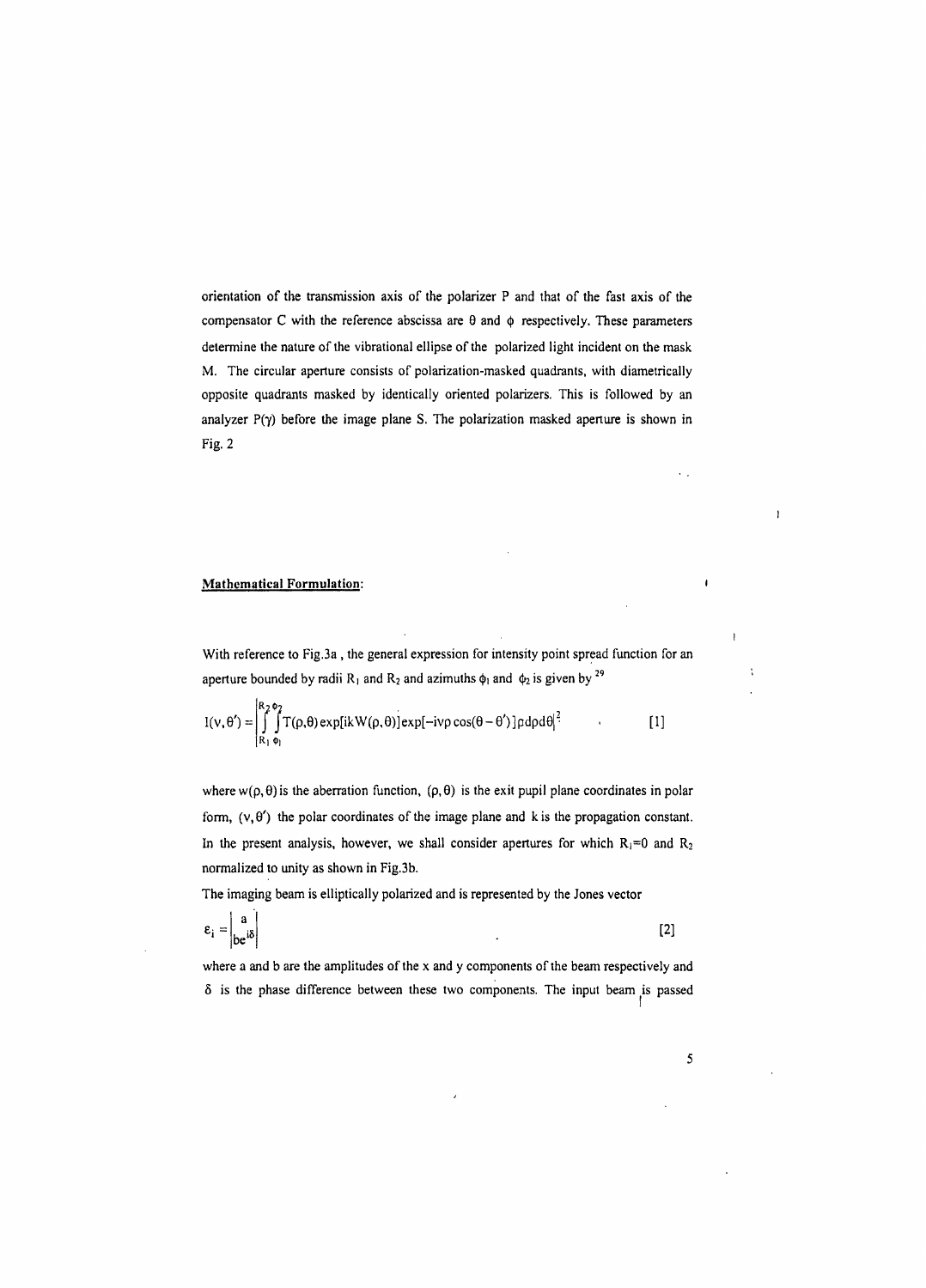**through N number** of **sector** apertures, each masked by a polarizer **P**  $(\alpha_p)$ , where  $\alpha_p$  is **the angle made by the transmission axis ofthe p-th aperture with the reference axis. Then the general expression for the intensity point spread function is modified to,**

$$
I(v, \theta') = \left| \sum_{p=1}^{N} T_p \exp(i\Delta_p) \int_{0}^{1\phi_2} \exp[ikW(\rho, \theta)] \exp[-iv\rho \cos(\theta - \theta')] \rho d\rho d\theta \right|^2
$$
 [3]

where the suffix p denotes the parameters for the p-th aperture. The azimuths  $\phi_1$  and  $\phi_2$ <br>are given by

$$
\phi_1 = (p-1)\frac{2\pi}{N}
$$

**and [4]**

$$
\varphi_2=p\frac{2\pi}{N}
$$

 $\bar{z}$ 

 $\Delta_p$  and  $T_p$  are the polarization phase and the attenuation given by  $12,14$ 

$$
\Delta_p = \tan^{-1} \frac{b \sin \alpha_p \sin \delta}{a \cos \alpha_p + b \sin \alpha_p \cos \delta}
$$
 [5]

 $\bar{z}$ 

$$
T_p = \left[a^2 \cos^2 \alpha_p + b^2 \sin^2 \alpha_p + \text{absin } 2\alpha \cos \delta\right]^{1/2}
$$
 [6]

**6**

 $\sim 10$ 

 $\mathbf{r}$ 

 $\sim 10$ 

 $\bar{1}$ 

 $\mathbb{E}\left(\left\Vert \mathbf{z}\right\Vert \mathbf{z}\right)$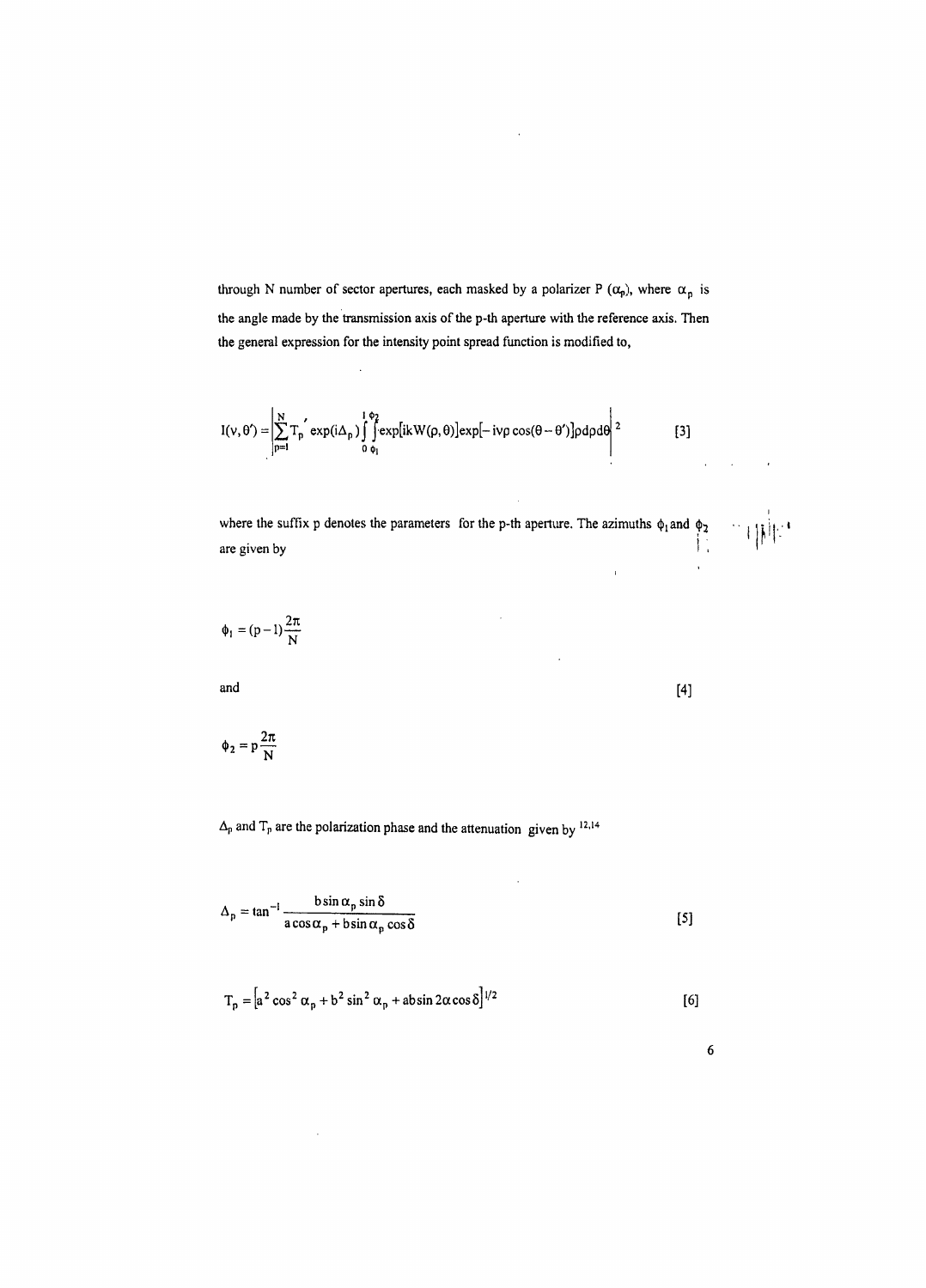Finally, an analyzer  $P(\gamma)$  at the output, where  $\gamma$  is the angle made by the transmission axis of the analyzer with reference axis, allows the contributions from the different sectors to be coherently superposed and the polarization attenuation  $T_p$  in Eq.[6] is modified to,

$$
T_{\mathsf{p}}' = T_{\mathsf{p}} \cos(\gamma - \alpha_{\mathsf{p}})
$$

In presence of astigmatism and defocus, the aberration function $30$  may be written as

$$
w(\rho, \theta) = w_{20}\rho^2 + w_{22}\rho^2 \cos^2 \theta
$$
 [8]

where  $w_{20}$  and  $w_{22}$  are the coefficients for the defocus and the astigmatism respectively. Petzval curvature of the lens system is neglected in this calculation.

 $\frac{1}{4}$ 

 $\overline{1}$ 

Putting  $\rho^2 = m$  [9]

The amplitude point spread function is then written as

 $\bar{z}$ 

$$
I(v, \theta') = \sum_{p=1}^{N} T_p \exp(i\Delta_p) \int_{0}^{+\theta_1} \exp\{ikm (w_{20} + w_{22} \cos^2 \theta)\} \exp\{-ivm^{1/2} \cos(\theta - \theta')\} d\theta dm
$$
 [10]

 $\ddot{\phantom{a}}$ 

**7**

 $\bar{z}$ 

 $\ddot{\phantom{0}}$ 

 $\bigg\}$  $\mathbf{I}$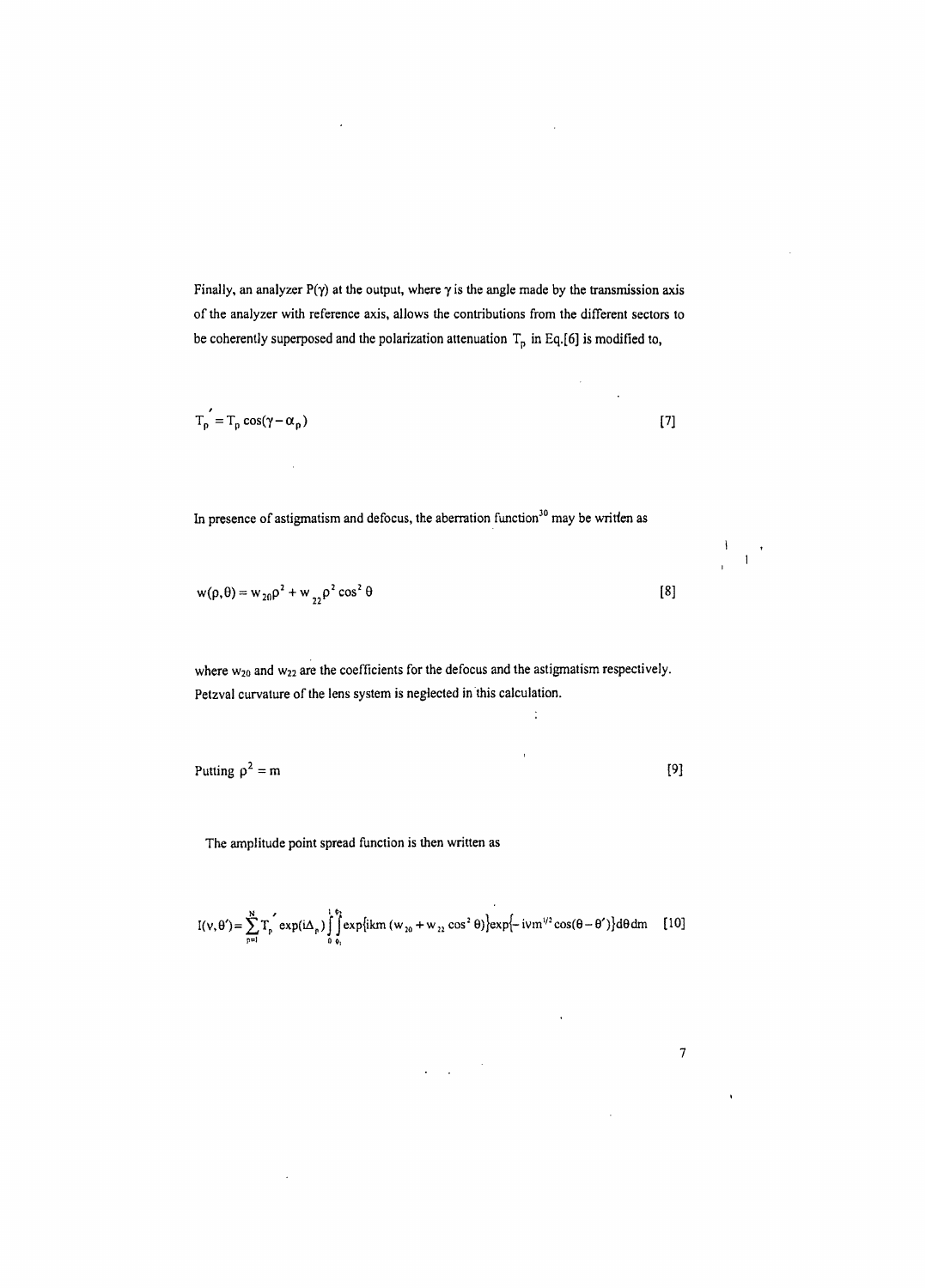**It is difficult to find an analytic solution for the expression given by Eq.[10] and as such a numerical solution has been attempted and rigorously tested for trivial cases and predictable solutions for the IPSF for specific values of the polarization parameters involved.**

## **Computation:**

**An astigmatic imaging wavefront may be characterized by two different radii of curvature along the sagittal and meridional directions. A possible approach for morphological transformation ofthe astigmatic wavefront to an anastigmatic wavefront is the introduction of a polarization phase between the sagital and the meridional direction. This justifies the choice ofthe mask as shown in Fig. 2 . For this configuration, it can be observed that each quadrant has a phase difference given by Eq.(5) with its adjacent quadrant, while diametrically opposite quadrants have identical phases. The computations are carried out with this particular orientation ofthe polarization mask.**

**For an imaging system suitably compensated for astigmatism, the intensity distribution on the plane of minimum aberration variance (in absence of aberration other than astigmatism) resembles closely to that of a diffraction limited system. The results presented** are therefore all at this defocus plane,  $w_{20} = -w_{22}/2$ .

**Fig. 4 shows the light intensity distribution for a clear aperture diffraction limited imaging system.** Fig. 5(a) shows the diffraction pattern for an unmasked lens for  $w_{22}=3\lambda$ . In presence of the compensating mask with  $\alpha_1 = 0^0$ ,  $\alpha_2 = 90^0$  and input beam parameters  $a/b=1$ ,  $\delta=90^\circ$ , the intensity distribution is shown in Fig. 5(b) with the analyzer kept at **135°. Comparison of Fig. 5(b) with Fig.4 and Fig,5(a) indicate that appreciable compensation has been achieved and the central intensity patch closely resembles that of a diffraction limited imaging system. The side lobes still exist, but is modified and much reduced in intensity. Fig. 6(a) shows the intensity distribution for an unmasked lens with w22=5X. Keeping all the polarization parameters identical as in Fig. 5(b), the intensity distribution** for the masked lens with  $w_{22} = 5\lambda$  is shown in Fig 6(b). Fig 7(a) and Fig 8(a) show the diffraction pattern for unmasked lens with  $w_{22}=7\lambda$  and  $w_{22}=9\lambda$  respectively. Fig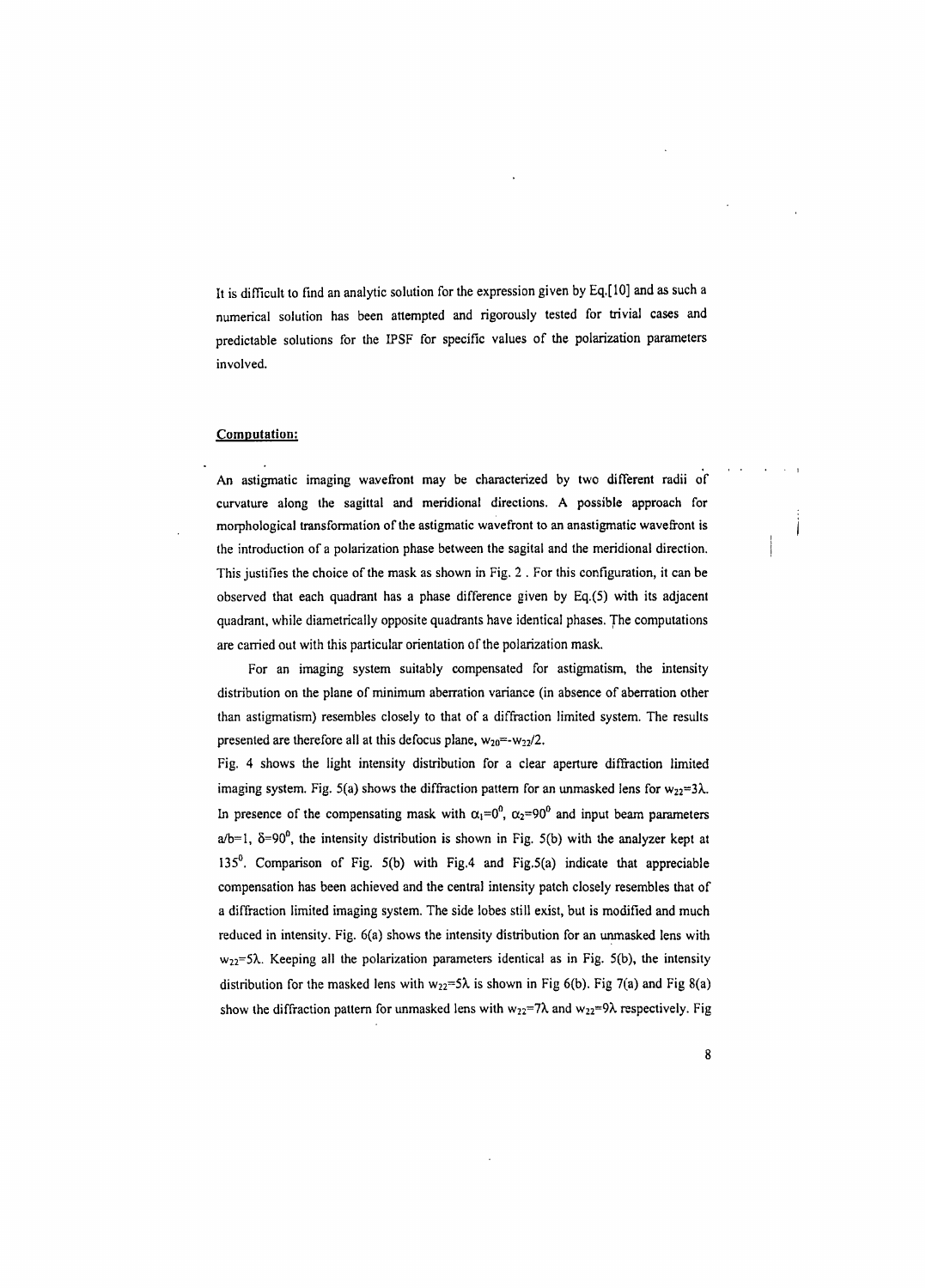7(b) and Fig 8(b) show the compensation for these magnitudes of astigmatism with the compensating mask (masking parameters same as in Fig 5(b) and 6(b)) . A study of the Fig.5 to Fig.8 indicate the tolerance of the system in terms of astigmatism compensation for the given polarization parameters for coefficient of astigmatism  $w_{22}=3\lambda$ ,  $5\lambda$ ,  $7\lambda$  and *9X.*

The degree of compensation depends on the orientation of the mask, input beam parameter  $\delta$  and the orientation of the analyzer,  $\gamma$ . The sensitivity of the intensity point spread function to the orientation of the mask can be observed from Fig 9. The mask used in Fig  $5(b)$  is now rotated through  $90^0$ , all other parameters remaining same. The quality of the image deteriorates. So Fig 9 conclusively shows the obvious that the orientation of the mask is important in determining the degree of compensation. The response of the mask in Fig 5(b) is studied with the input beam parameter  $\delta$  changed to 180<sup>0</sup>. It is found that the deviation of the diffraction pattern for this mask from that of a diffraction limited lens system is much pronounced which signifies that degree of compensation depends on the input beam parameter  $\delta$ . This is shown in Fig 10. That the IPSF is sensitive to the orientation of the analyzer  $(\gamma)$  can be observed from Fig 11. Here, we have used the same mask as in Fig 5(b). Only in this case, the analyzer is kept at  $60^0$ . The deterioration of the quality of the image is obvious from the Fig11. Hence the orientation of the analyzer is another parameter which also determines the extent of compensation achievable.

#### **Conclusion**

A method for compensating astigmatism using sector shaped polarization mask has been proposed. The astigmatic wavefront is partially compensated by the polarization phase introduced by the mask. Since the polarization phase can be controlled by changing the polarization state of the input beam or by reorientating the masking polarizers and the analyzer, we have a number of degrees of freedom that can' be utilized for compensating the aberrated wavefront The image formed by the polarization masked aperture shows

**9**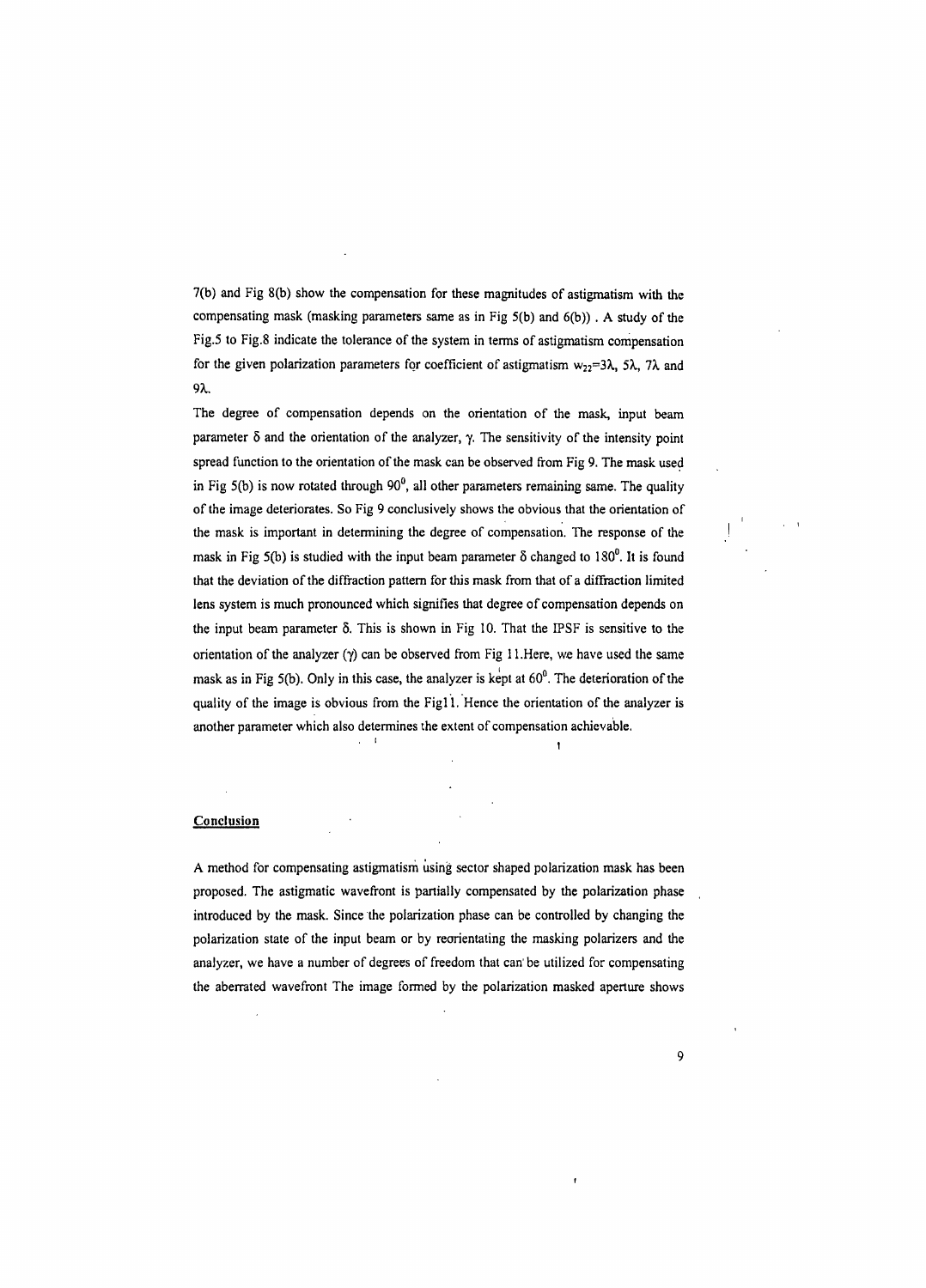that the distorting effects of astigmatism is partly eliminated and the polarization parameters can be adjusted *in-situ* to achieve best compensation.

Although the principle is demonstrated using optical polarization devices, use of liquid crystal variable phase plates can also be employed to achieve identical results. Use of such electro-optic devices that require no mechanical alignment may be useful for compensation in adaptive optics system.

#### Acknowledgement

This research was supported by the Central Scientific and Industrial Research (CSER) Human Resource Development Group (HRDG), Government of India. Dola Roy Chowdhury and Raja Ghosh are thankful to the CSIR for the financial support provided to them for this study and also gratefully acknowledge the invaluable help received from Dr. Ajay Ghosh during the course of this investigation

## References:

- I 1. N.Lopez-Gil, H.C.Howland, B.Howland, N.Charman, and R.Applegate, 'Generation of third-order spherical aberration and coma aberrations by use of radially symmetric fourth-order lenses,' J.Opt.Soc.Am. A 15, 2563-2571 (1998)
- 2. N.Chateau, A.Blanchard, and D.Baude, 'Influence of myopia and aging on the optimal spherical aberration of soft contact lenses,' J.Opt.Soc.Am. A 15, 2589- 2596(1998)
- 3. J.E. Harvey, G.M. Callahan, Gray M, 'Wavefront error compensation capabilities ofmulti-actuator deformable mirrors', SPIE Proceedings Vol. 141,50-57 (1978)
- 4. J. Feinleib, S.G. Lipson, P.F. Cone "Monolithic piezoelectric mirror for wavefront correction " Applied Physics Letters, 25(5),311-313, (1974)
- 5. L.Zhu, P.-C.Sun, D.-U.Bartsch, W.R.Freeman, and Y.Fainmann,'Adaptive control of a membrane deformable mirror for aberration compensation' AppI.Opt.38, 168-176 (1999)

j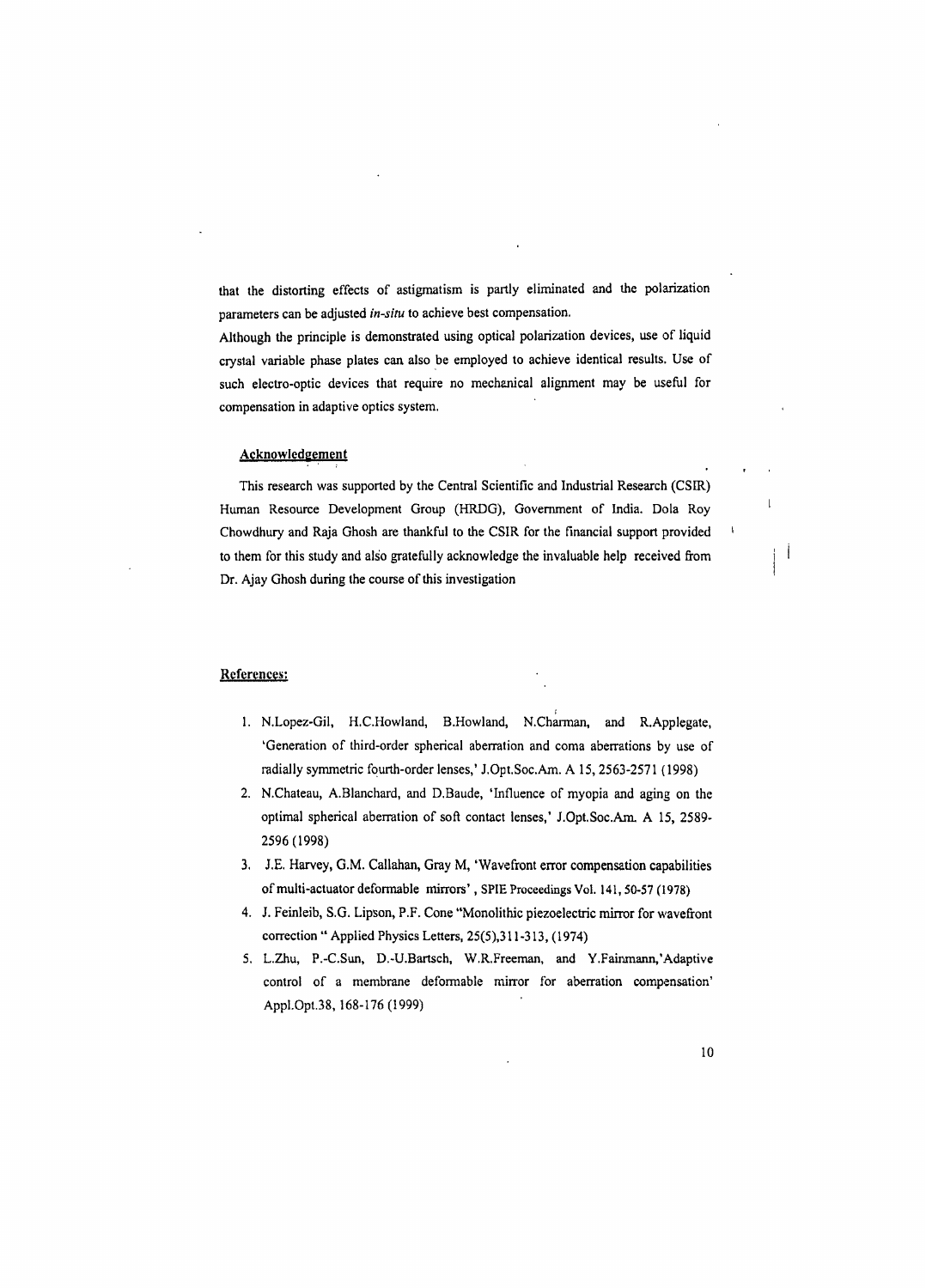- 6. G.D.Love,'Wavefront correction and production of Zemike modes with a liquid crystal spatial light modulator', Appl.Opt. 36, 1517-1524 (1997)
- 7. B.Schmidt, 'Ein lichtstarkes komafreies Spiegelsystem'(A Bright Coma-free Mirror System), Zeitung .Optik. Mech., vol 52, page-79 (1931)
- 8. A.K. Chakrabory and H. Mukherjee, "Modification of PSF by polarisation mask", J. Opt. (India) 5, 71-74 (1976).
- 9. A.K. Chakraborty, B. Mondol Adhikari and P. Roychoudhury, "The optical transfer function of a perfect lens with polarization mask", *J. Opt. (Paris)* 9, 251- 254(1978).
- 10. Ajay Ghosh, A. K. Chakraborty and K. Murata, "Imaging characteristics of a perfect lens partially masked by a linear polarizer", *Optik* 76, 153-156 (1987).
- 11. Ajay Ghosh, J. Basu, P. P. Goswami and A. K. Chakraborty, "Frequency response characteristics of a perfect lens partially masked by a retarder", J. Mod. Opt 34, 281-289(1987).
- 12. Ajay Ghosh, K. Murata and A. K. Chakraborty, "Frequency response characteristics of a perfect lens masked by polarizing devices", J. Opt. Soc. Am. A. 5, 277-284(1988).
- 13. K. Bhattacharya, Ajay Ghosh and A. K. Chakraborty, "Realization of phase and amplitude steps on lens aperture using' polarization masks", J. Opt. 20, 128-131 (1991).
- 14. K. Bhattacharya, Ajay Ghosh and A. K.'Chakraborty, "Vector wave imagery with a lens masked by polarizers", J. Mod. Opt. 40, 379-390 (1993).
- 15. K. Bhattacharya, A. K. Chakraborty and Ajay Ghosh, "Simulation of effects of phase and amplitude coatings on the' lens aperture with polarization masks", J. Opt. Soc. Am. A. 2, 586-592 (1994).
- 16. S. N. Datta, Ajay Ghosh and A. K., Chakraborty, "Imaging characteristics of a lens zonally masked by polarizers and retarder", Optik 100, 1-7 (1995).
- 17. Dola Roy Chowdhury, Kallol Bhattacharya and A.K.Chakroborty, 'Possibility of Optical Focal Shift with Polarization Masks' Applied Optics, (accepted)

t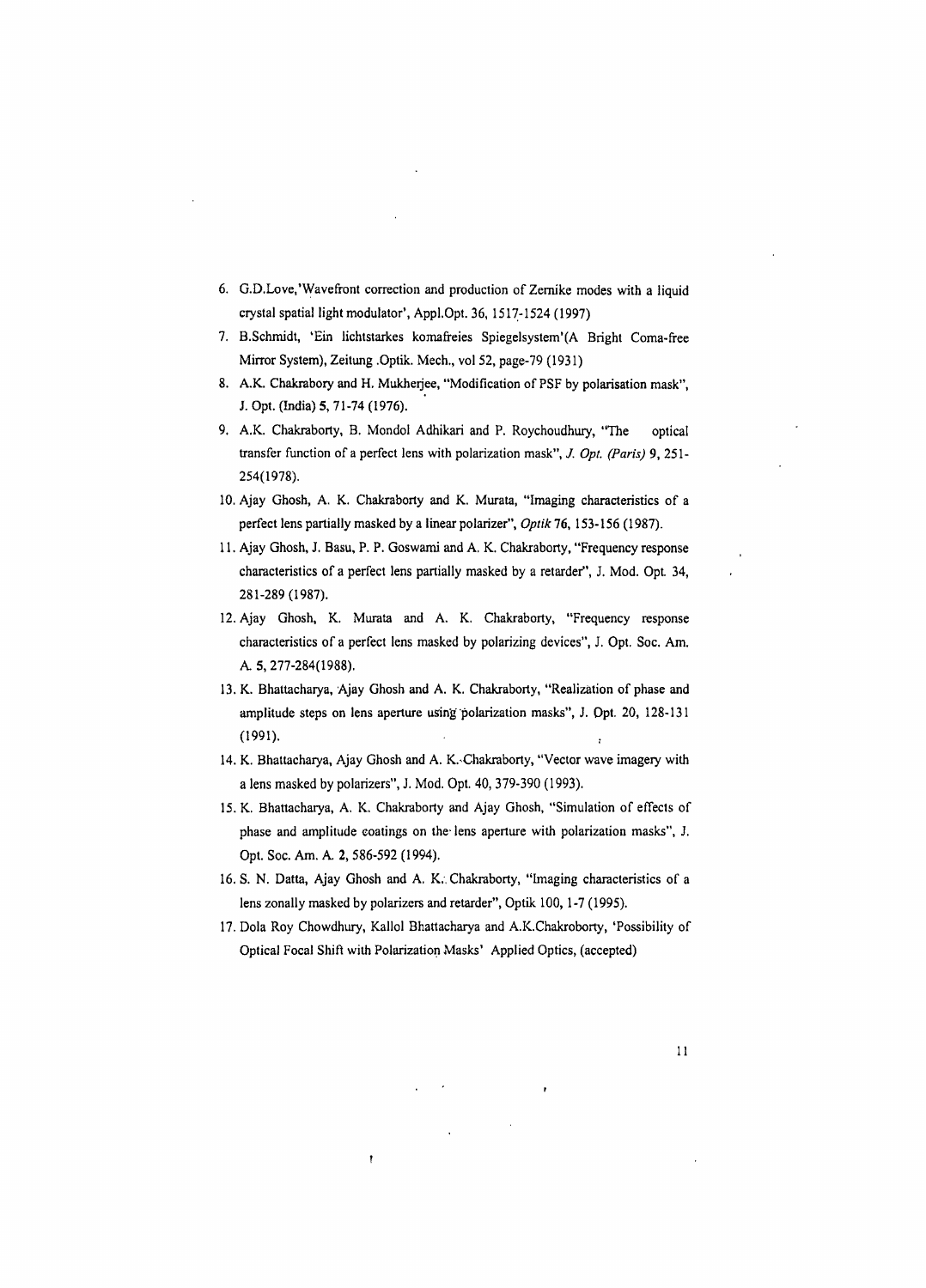- 18. D. Roy Chowdhury, K. Bhattacharya, S. Sanyal and A.K.Chakraborty, 'Performance of a polarization -masked lens aperture in presence of spherical aberration,' J.Opt. A: Pure Appl. Opt.4 (2002) 98-104
- 19. R.Barakat and A.Houston,'Transfer Function of an Optical System in the Presence of Off-axis Aberrations," JOSA 55. 1142-1148 (1965)
- 20. R.Barakat and A.Houston," Line Spread Function and Edge Spread Function in Presence of Off-axis Aberrations," JOSA 55. 1132-1135 (1965)
- 21. Virendra N.Mahajan: Aberration Theory Made Simple. SPIE Optical Engg. Press. Washington, USA, 1991
- 22. Yeshaiahu Fainman and Joseph Shamir, 'Polarization of non-planar wavefronts,' Appl.Opt., 23, 3188 (1984)
- 23. R.A.Chipman,'Polarization Analysis of Optical Systems,' Opt. Engg., 28, 90 (1989)
- 24. J.McGuire, Russell Chipman ,'Polarization Aberrations I : Rotationally Symmetric Optical Systems,' Applied Optics, Vol 33, No. 22, 5080(1994) •
- 25. J.McGuire, Russell Chipman ,'Polarization Aberrations II: Tilted and Decentered Optical Systems,'Applied Optics, Vol 33, No.22. 5101 (1994)
- 26. J.McGuire, Russell Chipman, 'Diffraction image formation in optical systems with polarization aberrations II: Amplitude Response Matrices for Rotationally Symmetric Systems,' J. Opt. Soc. Am.A, vol 7, No.5, 1614 (1990)
- 27. N.Mukunda, R Simon and E C G Sudarshan, 'Fourier optics for the Maxwell field: formalism and applications', JOSA A. Vol.2, No. 3,416-420, (1985)
- 28. J Linares , 'Maxwell paraxial wave optics in inhomogeneous media by path integral formalism', Phys. Lett.A, 141, issue 5-6, 207-212 (1989)
- 29. A.I.Mahan, C.V.Bitterli and S.M.Cannon,"Far Field Diffraction Patterns of Single and Multiple Apertures Bounded by Arcs and Radii of Concentric Circles," J.Opt.Soc.Am., 54, 721 (1964)
- 30. H.H.Hopkins: Wave Theory of Aberrations. Clarendon Press, Oxford. 1950

12

Ť

 $\ddot{\phantom{a}}$ 

 $\overline{\phantom{a}}$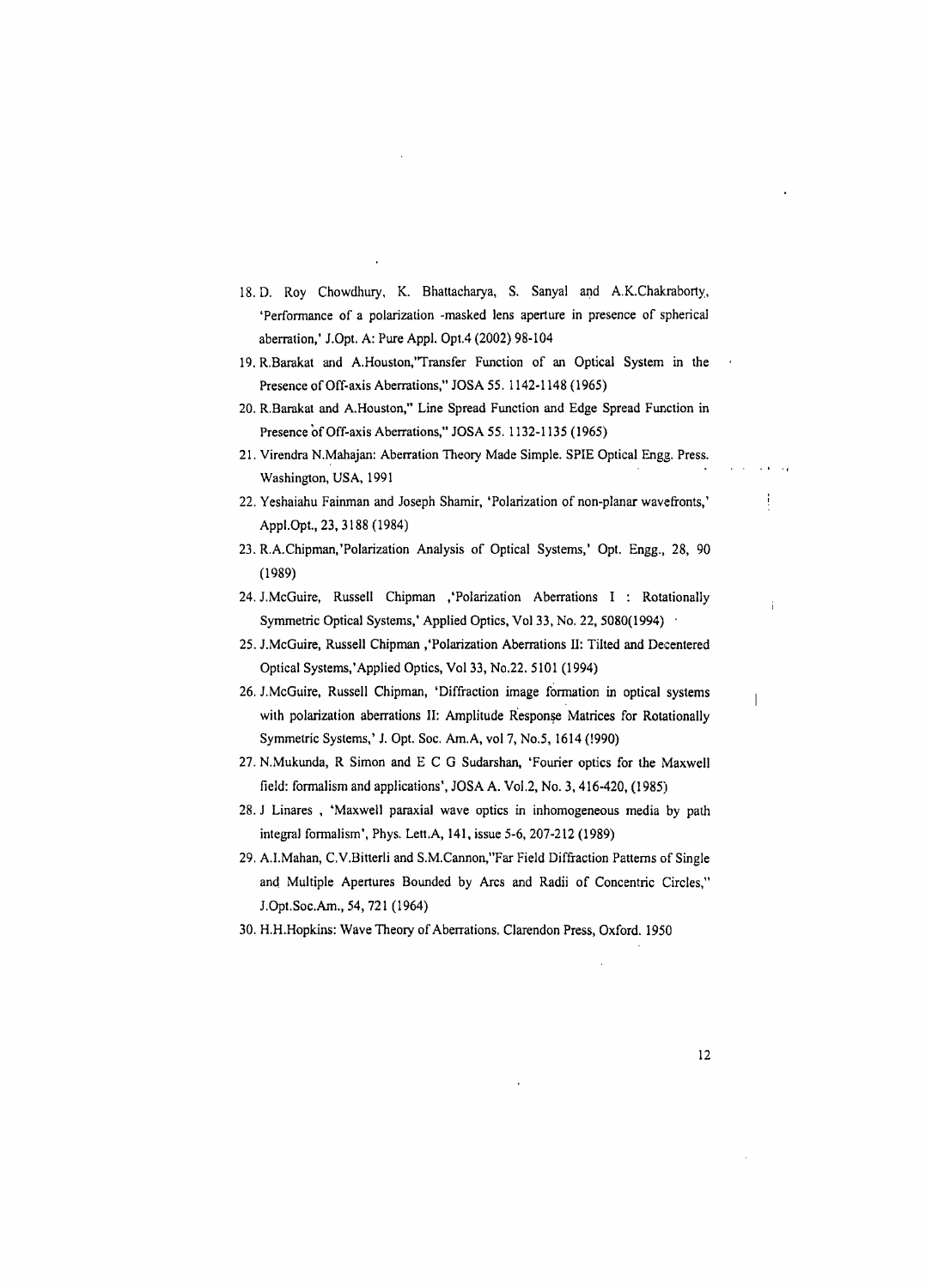# Figure Captions:

Figure 1: Schematic diagram of the proposed optical set-up.

 $\alpha_1=0^0$ ,  $\alpha_2=90^0$ , a/b=1,  $\delta=180^0$ ,  $\gamma=135^0$  with  $w_{22}=3\lambda$ 

i

P-polariser, L-focusing lens, C-compensator, A-analyser, M-polarization mask, S- screen Figure 2: Proposed Polarization Mask Figure 3a: Aperture bounded by radii  $R_1$  and  $R_2$  and azimuths  $\varphi_1$  and  $\varphi_2$ Figure 3b: Sector aperture bounded by radii  $R_1 = 0$  and  $R_2 = 1$ , and azimuths  $\varphi_1$  and  $\varphi_2$ . Figure 4: IPSF for a diffraction limited imaging system Figure 5(a): Image of an off-axial point source formed by a clear aperture lens in presence of astigmatism  $w_{22}=3\lambda$  at  $w_{20}=-w_{22}/2$ (b): Image of an off-axial point source formed by a compensating mask, with  $\alpha_1=0^0$ ,  $\alpha_2=90^0$ , a/b=1,  $\delta=90^0$ ,  $\gamma=135^0$  with w<sub>22</sub>=3 $\lambda$ Figure 6(a): Image of an off-axial point source formed by a clear aperture lens in presence of astigmatism  $w_{22} = 5\lambda$  at  $w_{20} = -w_{22}/2$ 6(b): Image of an off-axial point source formed by a compensating mask, with  $\alpha_1=0^0$ ,  $\alpha_2=90^0$ , a/b=1,  $\delta=90^0$ ,  $\gamma=135^0$  with w<sub>22</sub>=5 $\lambda$ Figure 7(a): Image of an off-axial point source formed by a clear aperture lens in presence of astigmatism  $w_{22}=7\lambda$  at  $w_{20}=-w_{22}/2$  $7(b)$ : Image of an off-axial point source formed by a compensating mask, with  $\alpha_1=0^0$ ,  $\alpha_2=90^0$ , a/b=1,  $\delta=90^0$ ,  $\gamma=135^0$  with  $w_{22}=7\lambda$ Figure 8(a): Image of an off-axial point source formed by a clear aperture lens in presence of astigmatism  $w_{22}=9\lambda$  at  $w_{20}=-w_{22}/2$ 8(b): Image of an off-axial point source formed by a compensating mask, with  $\alpha_1=0^0$ ,  $\alpha_2=90^0$ , a/b=1,  $\delta=90^0$ ,  $\gamma=135^0$  with  $w_{22}=9\lambda$ Figure 9 : Image of an off-axial point source formed by a compensating mask, with  $\alpha_1=0^0$ ,  $\alpha_2=90^0$ ,  $\alpha/b=1$ ,  $\delta=90^0$ ,  $\gamma=135^0$  with  $w_{22}=3\lambda$ , mask is rotated through 90<sup>0</sup>from that shown in Fig.(2) Figure 10: Image of an off-axial point source formed by a compensating mask, with

13

l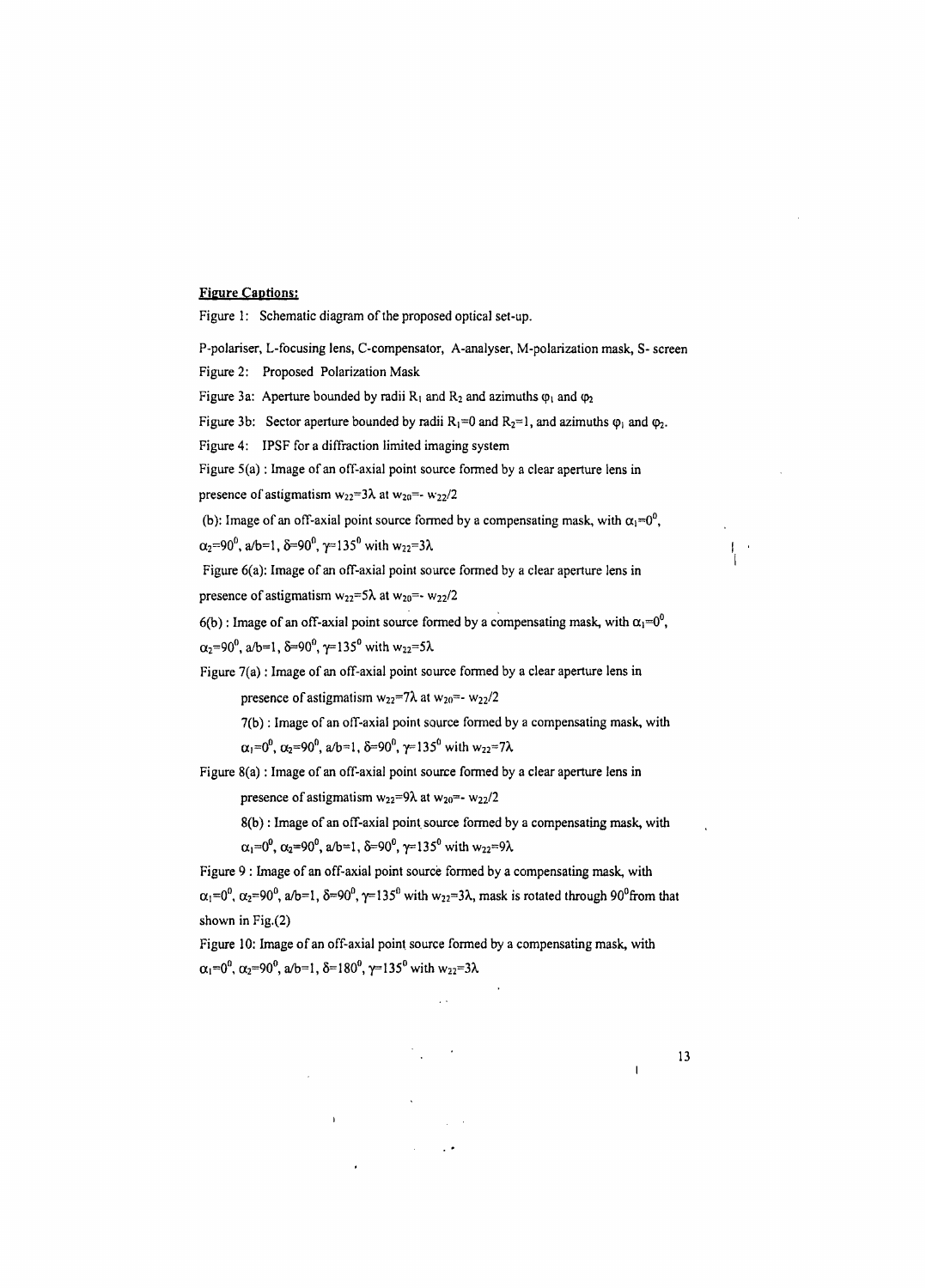$\mathcal{L}(\mathcal{L}^{\mathcal{L}})$  and  $\mathcal{L}(\mathcal{L}^{\mathcal{L}})$  .  $\ddot{\phantom{a}}$  $\mathcal{A}$ 

#### Figure 11: Image of an off-axial point source formed by a compensating mask, with  $\alpha_1=0^0$ ,  $\alpha_2=90^0$ , a/b=1,  $\delta=90^0$ ,  $\gamma=60^0$  with  $w_{22}=3\lambda$  $\sim 10$

 $\hat{\mathcal{A}}$ 

 $\hat{\mathbf{r}}$  $\sim 10^{11}$  $\lambda = 1$ 

 $\mathbf{I}$  $\bar{\mathcal{A}}$ 

 $\bar{\mathbf{r}}$  $\bar{\bar{t}}$ 

 $\bar{\mathcal{A}}$ 

 $14$  $\hat{\mathcal{A}}$  $\hat{\mathbf{r}}$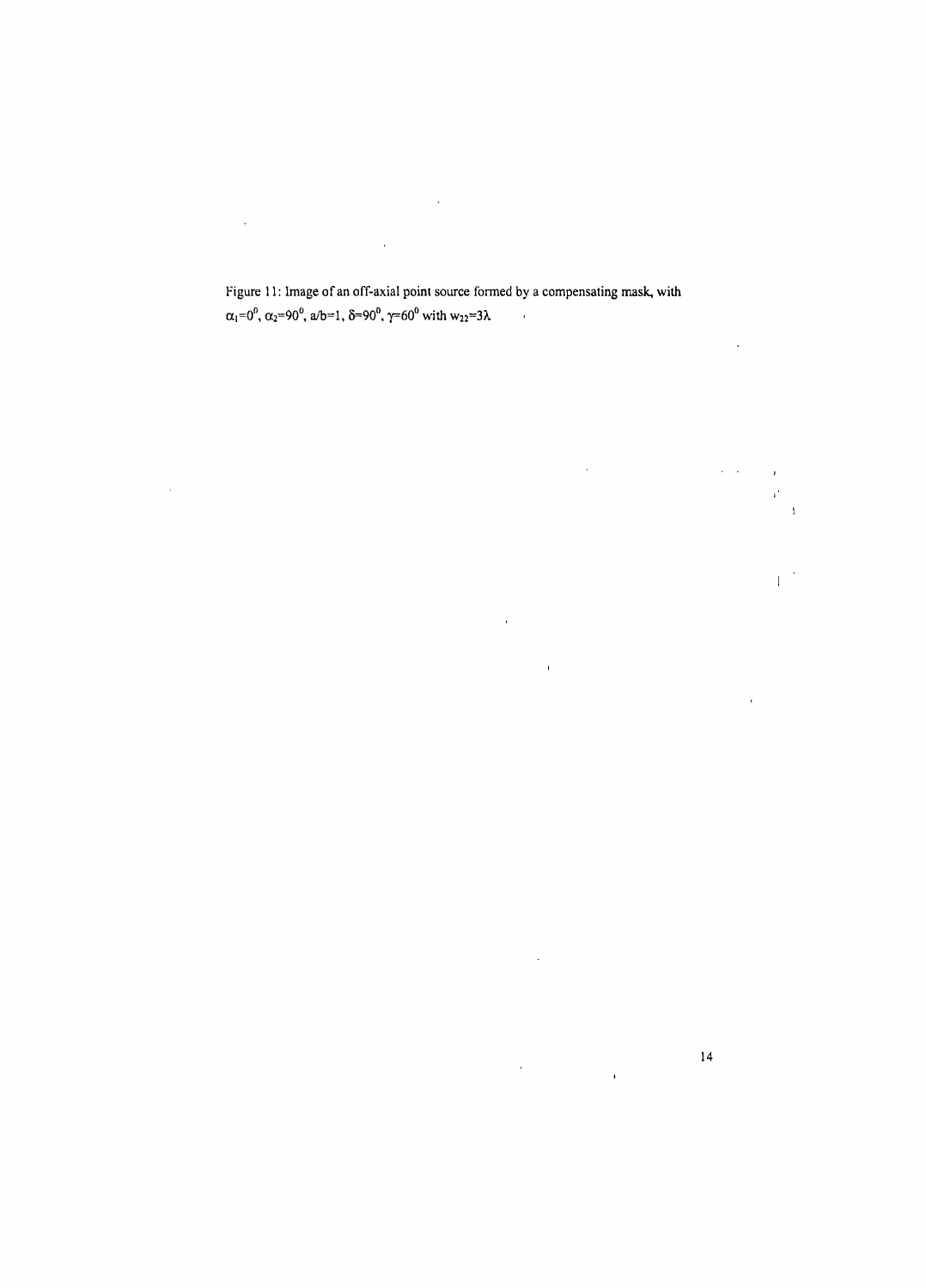

 $\mathbf{L}$ 

Á

s

 $\ddot{\phantom{a}}$ 

 $\begin{pmatrix} 1 \\ 1 \end{pmatrix}$ 

 $\frac{1}{2}$ 

l.

 $\mathbf{M}$ 

 $\sim 0$  $\frac{1}{2}$ 

Object

 $\overline{a}$ 

 $Fig1$ 



 $\bar{\mathbf{P}}$ 

 $\overline{a}$ 

 $\ddot{\rm c}$ 

 $\ddot{\phantom{0}}$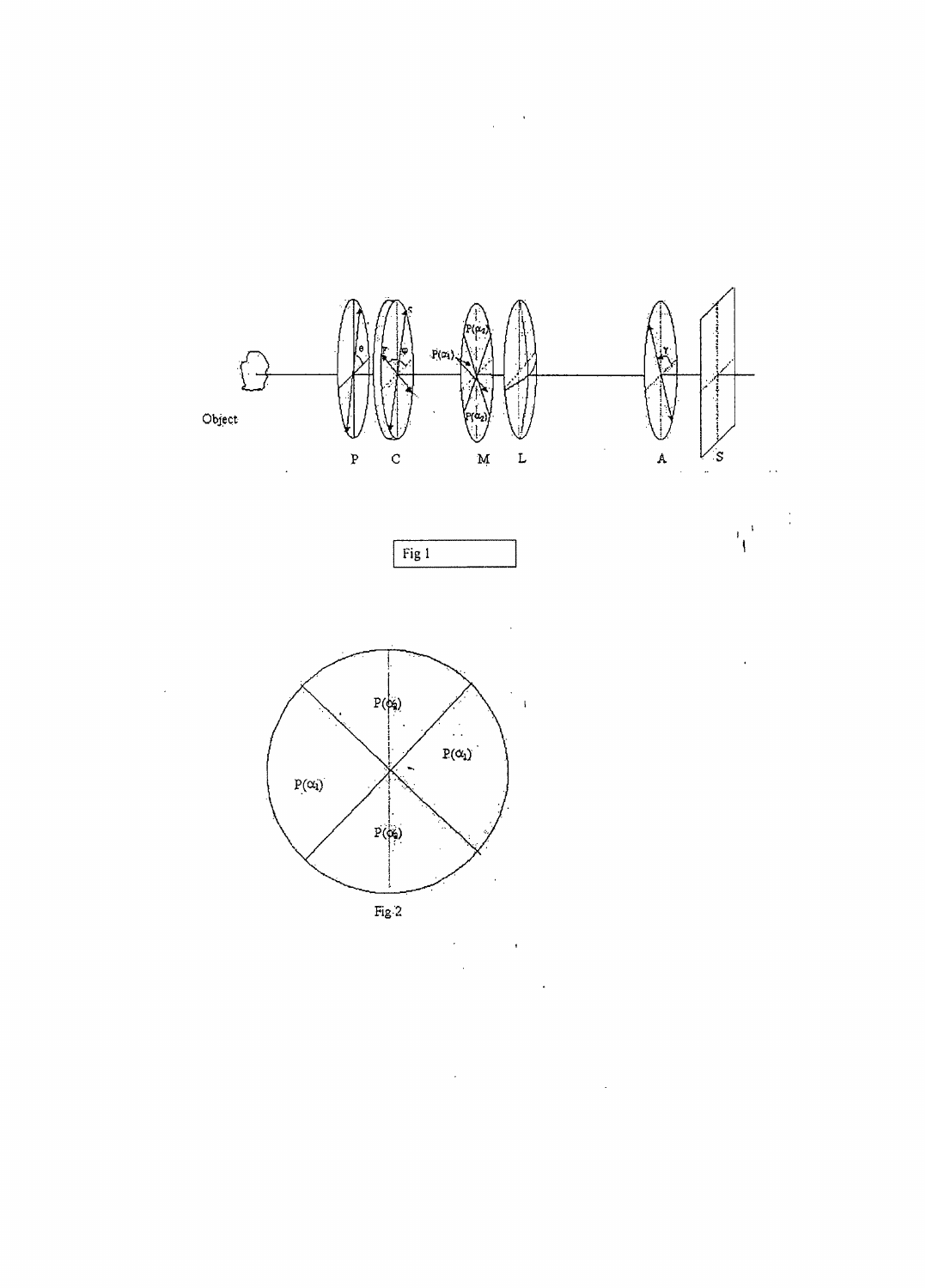$\begin{array}{c} \begin{array}{c} \begin{array}{c} \end{array} \\ \begin{array}{c} \end{array} \end{array} \end{array}$  $\hat{\boldsymbol{\beta}}$  $\ddot{\phantom{a}}$ 







 $\overline{1}$ 

 $\bar{1}$ 

 $\bar{t}$ 

 $\mathfrak{k}_{\mathbb{Z}_p}$ 

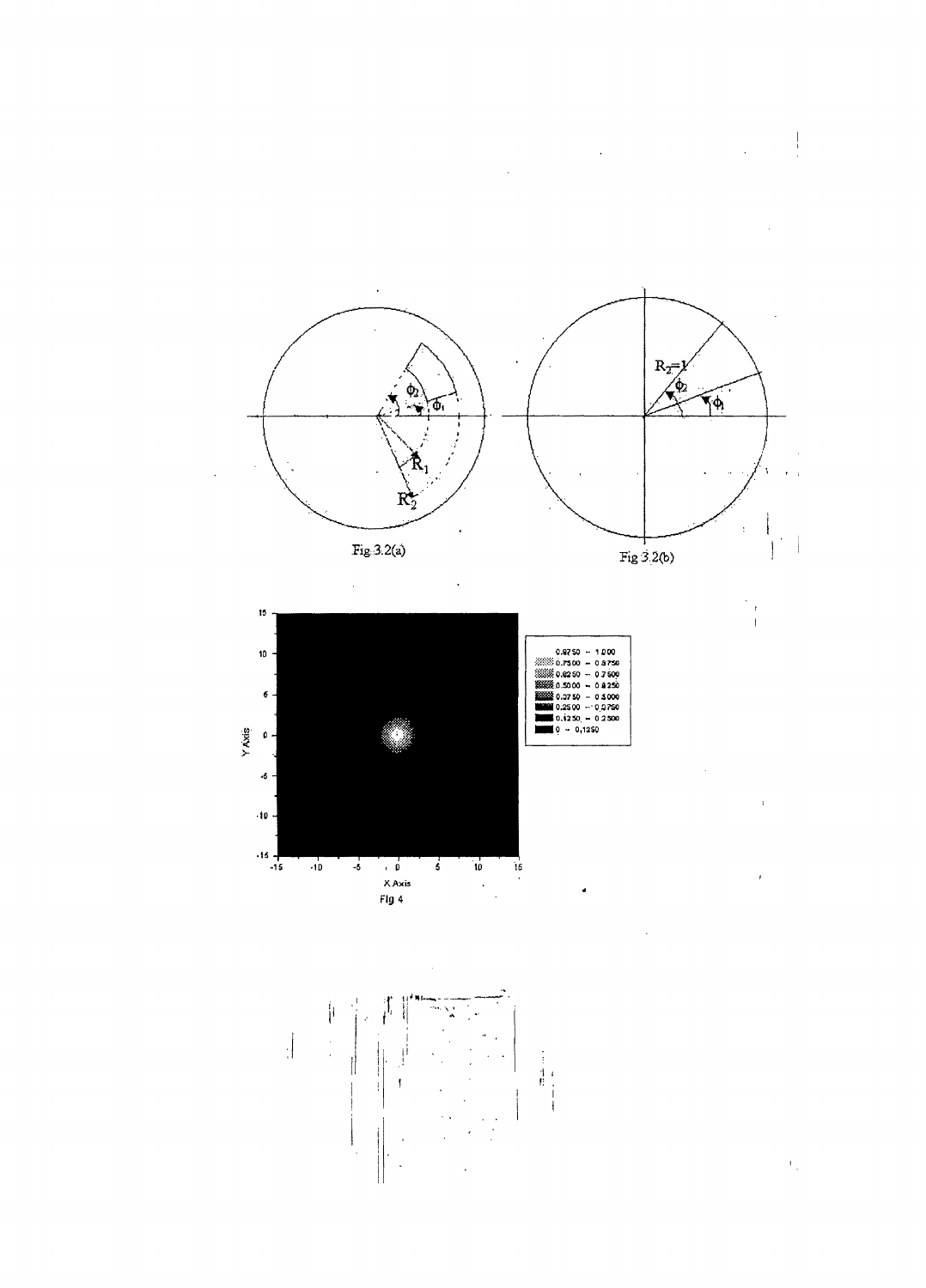

 $\bar{A}$ 

 $\ddot{\phantom{1}}$ 

 $\ddot{\phantom{0}}$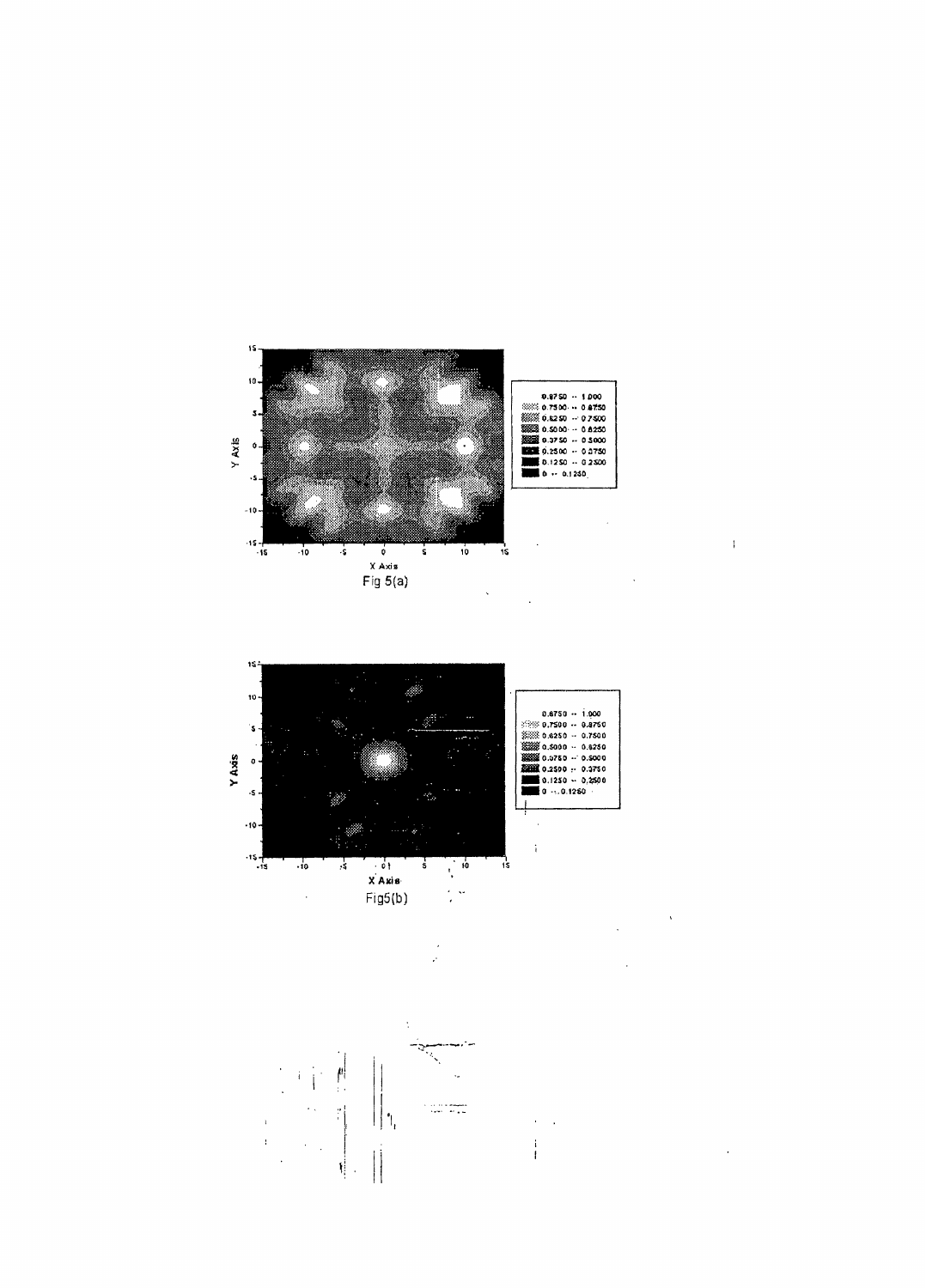

 $\frac{1}{\sqrt{2}}$ 

 $\begin{array}{c} \begin{array}{c} \begin{array}{c} \end{array} \\ \begin{array}{c} \end{array} \\ \begin{array}{c} \end{array} \\ \begin{array}{c} \end{array} \\ \begin{array}{c} \end{array} \\ \begin{array}{c} \end{array} \\ \begin{array}{c} \end{array} \\ \begin{array}{c} \end{array} \\ \begin{array}{c} \end{array} \\ \begin{array}{c} \end{array} \\ \begin{array}{c} \end{array} \\ \begin{array}{c} \end{array} \end{array}$ 

 $\begin{array}{c} \end{array}$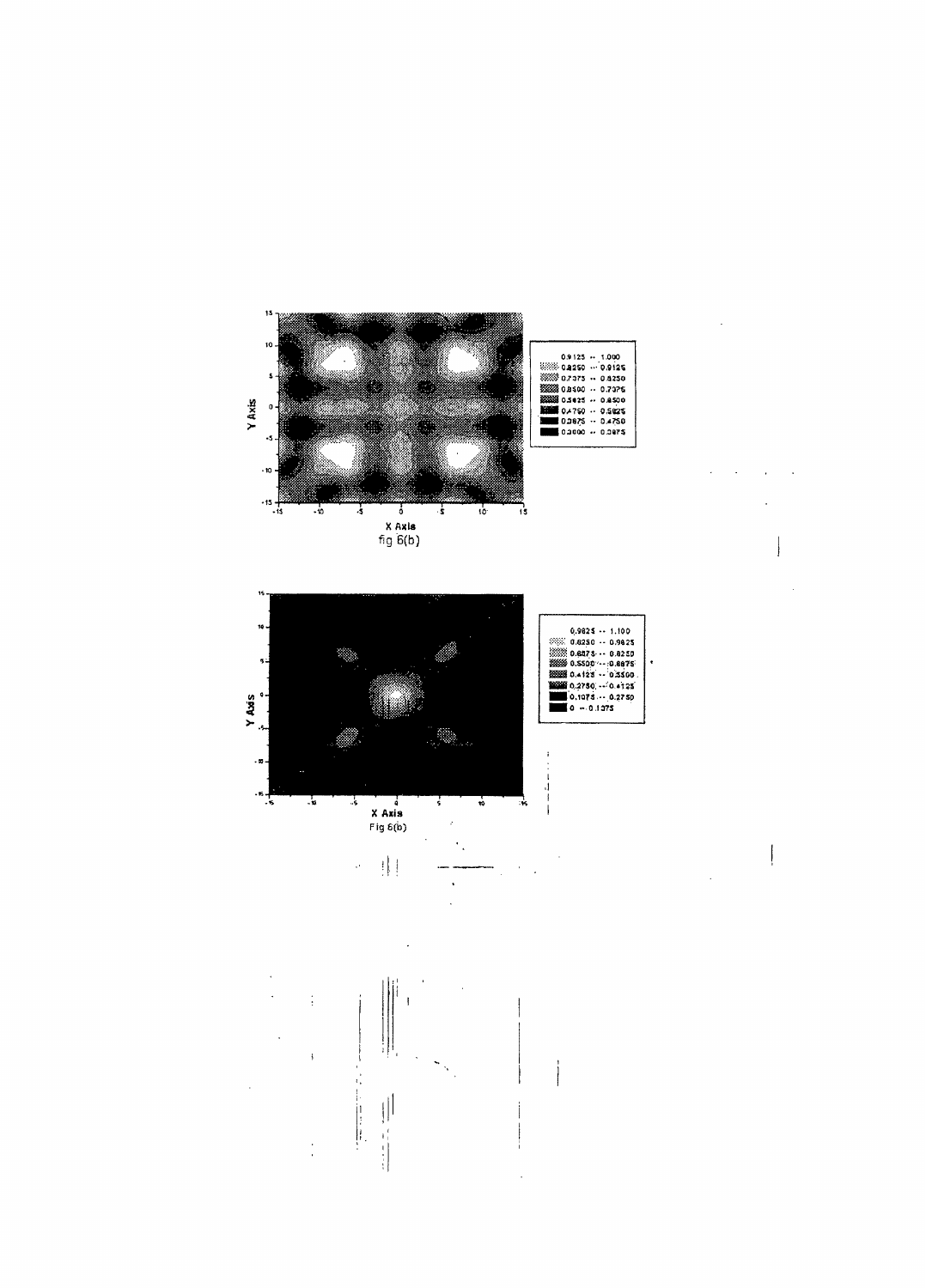

 $\ddot{\phantom{1}}$ 

 $\overline{\mathbf{I}}$ 

 $\bar{\mathbf{r}}$ 

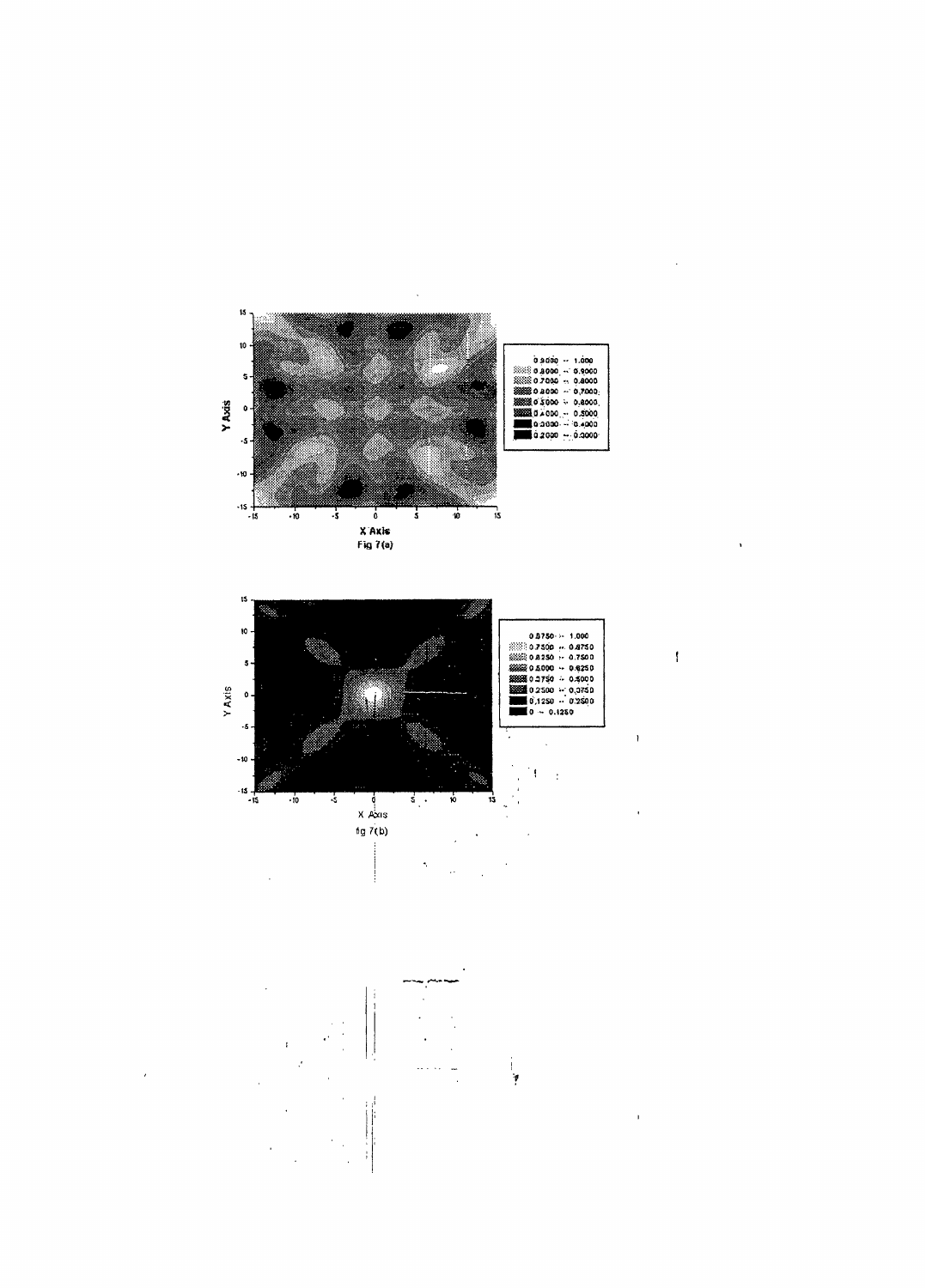![](_page_19_Figure_0.jpeg)

 $\ddot{\phantom{a}}$ 

 $\mathcal{L}^{\text{c}}$  ,  $\mathcal{L}^{\text{c}}$  ,  $\mathcal{L}^{\text{c}}$  $\ddot{\phantom{a}}$  $\pmb{\mathfrak{t}}$  $\begin{array}{c} \begin{array}{c} \text{i} \\ \text{ii} \end{array} \end{array}$ 

 $\hat{\boldsymbol{\theta}}$ 

 $\frac{1}{2}$ 

 $\mathbf i$ 

 $\hat{\mathcal{A}}$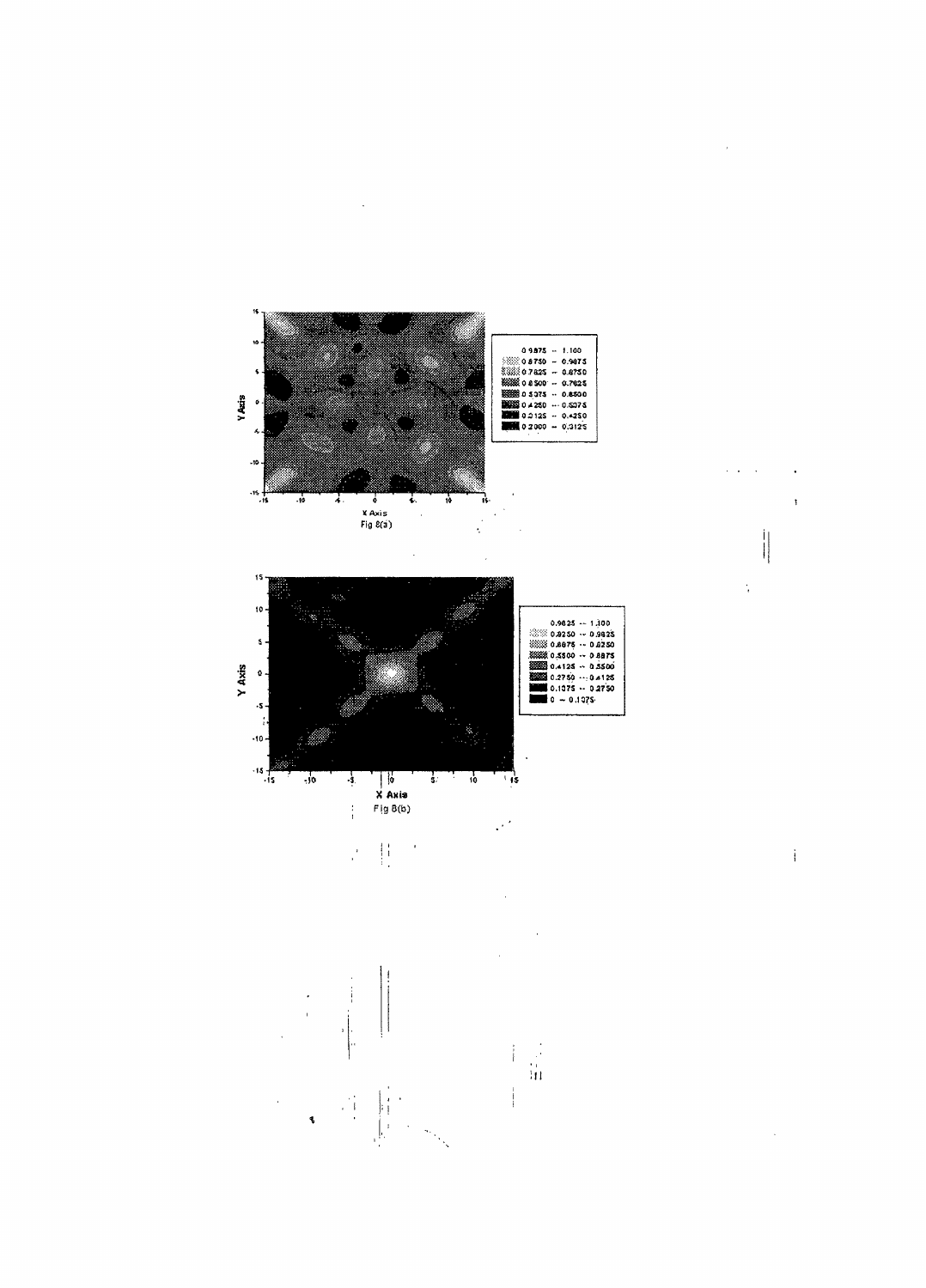![](_page_20_Figure_0.jpeg)

 $\ddot{\phantom{a}}$ 

 $\ddot{\phantom{a}}$ 

 $\ddot{\phantom{a}}$ 

![](_page_20_Figure_1.jpeg)

 $\bar{.}$ 

![](_page_20_Figure_2.jpeg)